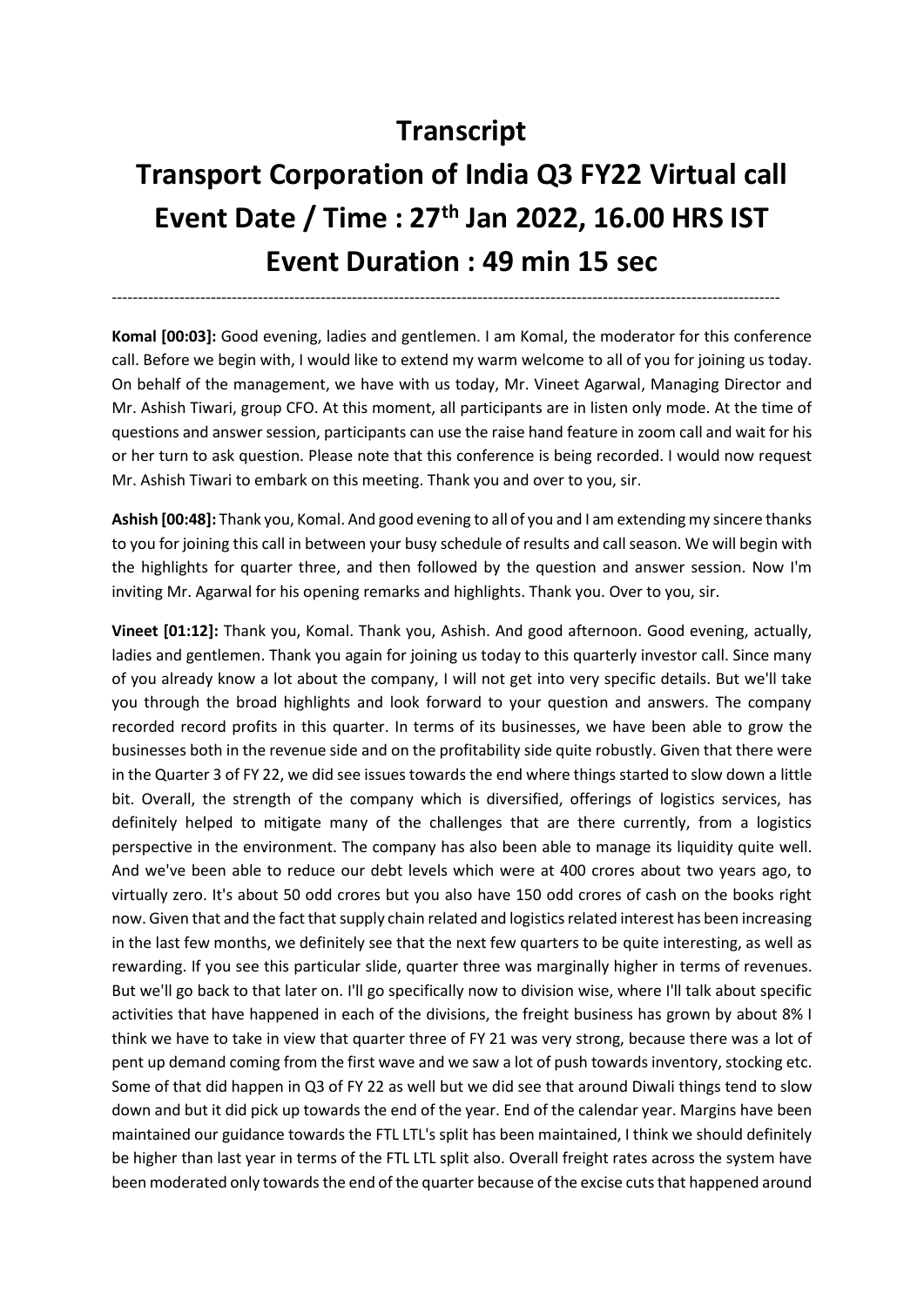Diwali. But otherwise freight rates have tended to move up across in many areas right now. With the division being completely asset light and only working capital as the capital employed, we see that the ROC's will continue to improve as the mix is also changing in that business. The next division I'm talking about is supply chain division here. This is the business that has recorded negative growth between the quarters between last year, the same quarter. Again, we had a very very strong pent up demand that pushed heavy sales of the automotive side of our business, be it automotive industrials, automotive mobility side in the Quarter Three of FY 21. Some of that, as you all are well aware that with the crisis in the semiconductor sector, as well as the fact that there have been several elections that are coming up in the northern states, agriculture related automobile movements or tractors and so on so forth, have been quite less. The division also had a negative EBITDA growth; however, the margins have been maintained at the same levels. Over the full nine months of course, the business remains stable with its profitability, the receivables have also been very well controlled and it is at a at a nominal level, as it has been in the past. In terms of the demand that we are seeing is that there are customer interest has peaked has started increase now, when we are seeing that they're looking for the next financial year. So we are seeing there is a demand coming up in the next few months. In terms of the warehousing space, I have repeated that currently, we are optimizing the space that we have, we're trying to see how we can best utilize the space for our clients rather than going for expansion. So that they also get the benefit and we are able to create stickiness with them, though a few yards etc. have been added in the last quarter. But we will see some of that impact more so towards the end of the financial year. We recorded record results in our Seaways business that has gone by almost 50% in the last quarter. And of course by more than 50% in the nine months, the margins have also more or less doubled, because of the essentially the return cargo business that we are getting from Myanmar. It is quite unpredictable, because the earlier in the extension had happened till 31st March for pulses to be imported from Myanmar; we do not know what's the status that will be there in FY 23. But currently, we do see some visibility in Q4. However, it is limited. We also have several of our ships that will be under dry-dock in this month, in this quarter. So we cannot really predict what will happen with Q4. But in terms of Q3 the fact that there was although we do it did have two ships that went for dry docks, one after the other, we were able to still make up the margins in the quarter itself. On the west coast, we've seen some increase in freight rates and that is certainly going to help us going forward as well. Shipping prices internationally as we know have moderated a little bit but they still continue to remain very very high, which means that ship prices and container rates are also extremely high, that is acquisition of containers is very high. So that has helped that has led to deferment of our Capex plan also, in this financial year, as it is just completely not viable to acquire those ships and those rates right now. We are confident of achieving our goals for the quarter of the year as well in that business. In terms of the JV's all the JV's have been doing relatively well TCICONCOR joint venture we had a slightly negative growth last year, up to this period we had good growth because of the first wave where cargo shifted from road to rail and to sea, but we are seeing that the some of the demand that had become permanent continues to remain there. And we will see growth coming in the next few months now also in this business. The cold chain business has grown quite well at about 78% and Trans system business has grown by 50 plus percent in terms of its revenue and profitability has also been maintained and grown also. Overall for the nine months at a console level business is up by about 23% and profitability that is pact level is about 143%. It has we have exceeded last year's full numbers of course, at a console level also, at the standalone level also the profitability is at 137% growth over the last nine months of the previous financial year. In terms of an outlook, as I had also indicated in the last call, that we are a bit cautious depending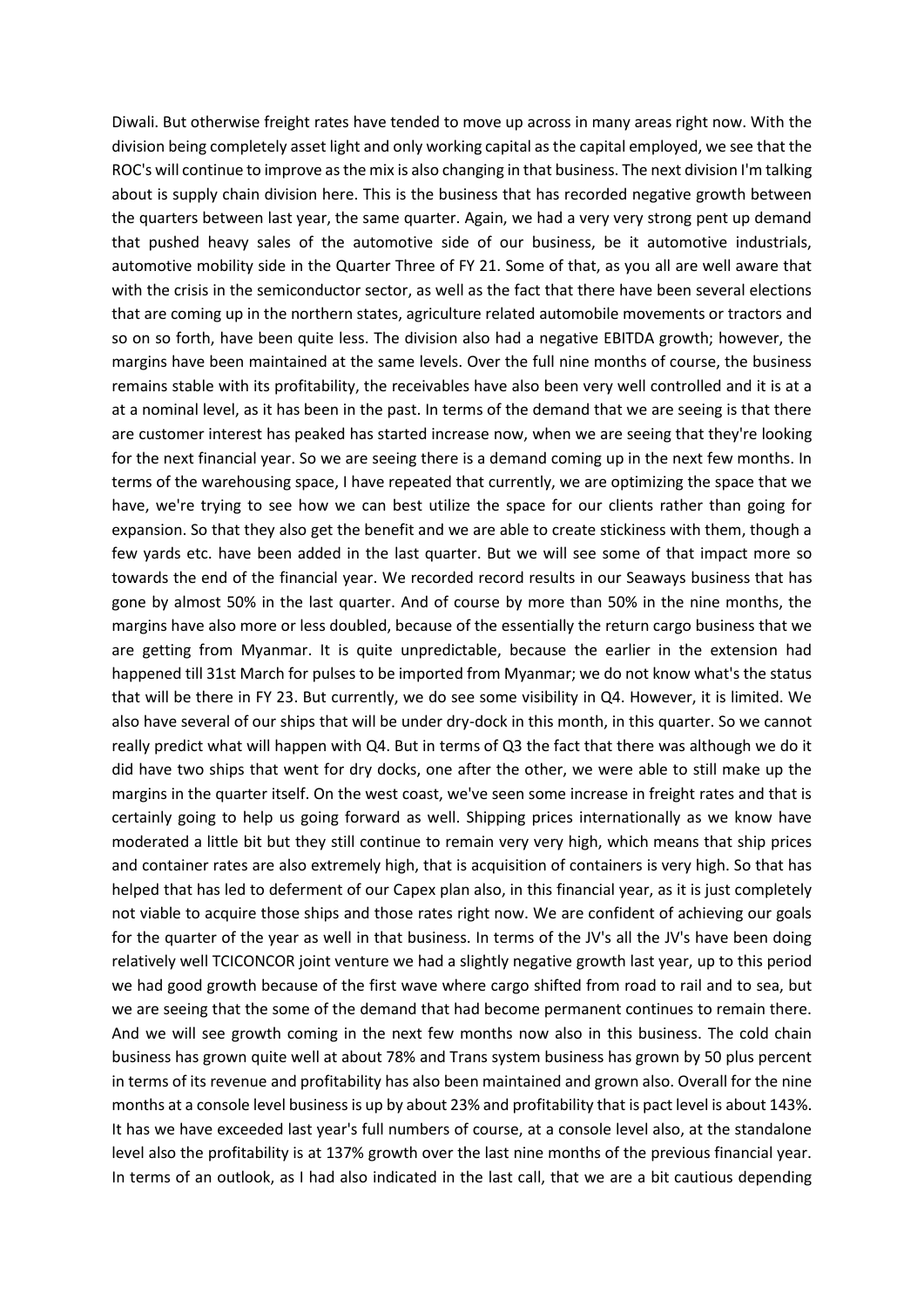upon the third wave, we do maintain the revenue and profitability guidance, but I think clearly we are much higher than that and I do hope that we are able to keep up this momentum. But we do see a little bit trends towards slowdown right now with demand in some sectors. But that remains to be seen. I already mentioned that there is the deferment of Capex for the financial year related to the shipping. These are all our comments will be very happy to take questions. Thank you.

**Komal [11:12]:** Thank you, sir, for the valuable insights. Ladies and gentlemen. We will now begin with questions and answer round. If you have any question, please use the raise hand feature in the Zoom call. I would request you to start with your name and organization name followed by your question. So the first question is from Mr. Preet Nagarseth. Sir, please go ahead.

**Preet [11:40]:** Yeah, am I audible?

**Ashish [11:42]:** Yeah, Preet please go ahead.

**Preet [11:49]:** Thanks Vineet. Thanks, Ashish, I think terrific numbers. So Vineet I think you've kind of given an update on all the things I would have liked to know. But my question is more on in terms of future trends, I think, you know, be it IoT or be it other technologies that are coming into play. Can you give us a sense, in your view, how you see the landscape changing over the next two to three years, and how TCI could well be positioned to take advantage of that?

**Vineet [12:29]:** Sorry, I was on mute, I'm saying from a technology perspective, a lot of things seem to be quite hygiene, when it comes to tracking or to use of IoT in our various applications, whether it is cold chain related or whether it is related to other applications. However, a lot of movement has also happened towards mobile. So, a lot of our applications in both for internal workflow management, as well as for external customer interface do exist on through our mobile apps. Other than that, the other things that have been built from a supplier management perspective or from again detailed customer relationship management, whether it is control towers, or whether it is a single window solution for them are all operational, and continuously being developed or rather, expanded as I would say. So there are certain base things are there which are all hygiene, from disaster recovery to the right kind of cyber security, to having the right databases like Oracle, MongoDB, etc. And then on top of that, of course, all kinds of applications are being built.

**Preet [13:53]:** So, Vineet the point being is that do you see all these initiatives leading to more market share gains from the unorganized sector?

**Vineet [14:06]:** Well, certainly, I think, you know, unorganized sector, I think is not just because of technology, but also because of compliance. That is a major factor where business tends to shift. There are companies who were working with unorganized sector and are wanting to now work with organized companies because either they're looking for input credit in some cases, or they're looking for ensuring that if they are sending the eBay bills, it is all through companies like ours, where there is a certain semblance of compliance. So, that is a big confidence and the second aspect of shift from unorganized sector to the organized sector like ours is also national network. That is very critical because people have been working at the more at a regional level. So that has helped us also to attract some market share.

**Preet [15:05]:** Right. Okay. Lastly, the last thing I would like to know is that do we see us being able to at least stay on track for the kind of Q4 we normally have? Because of the third wave being impacting,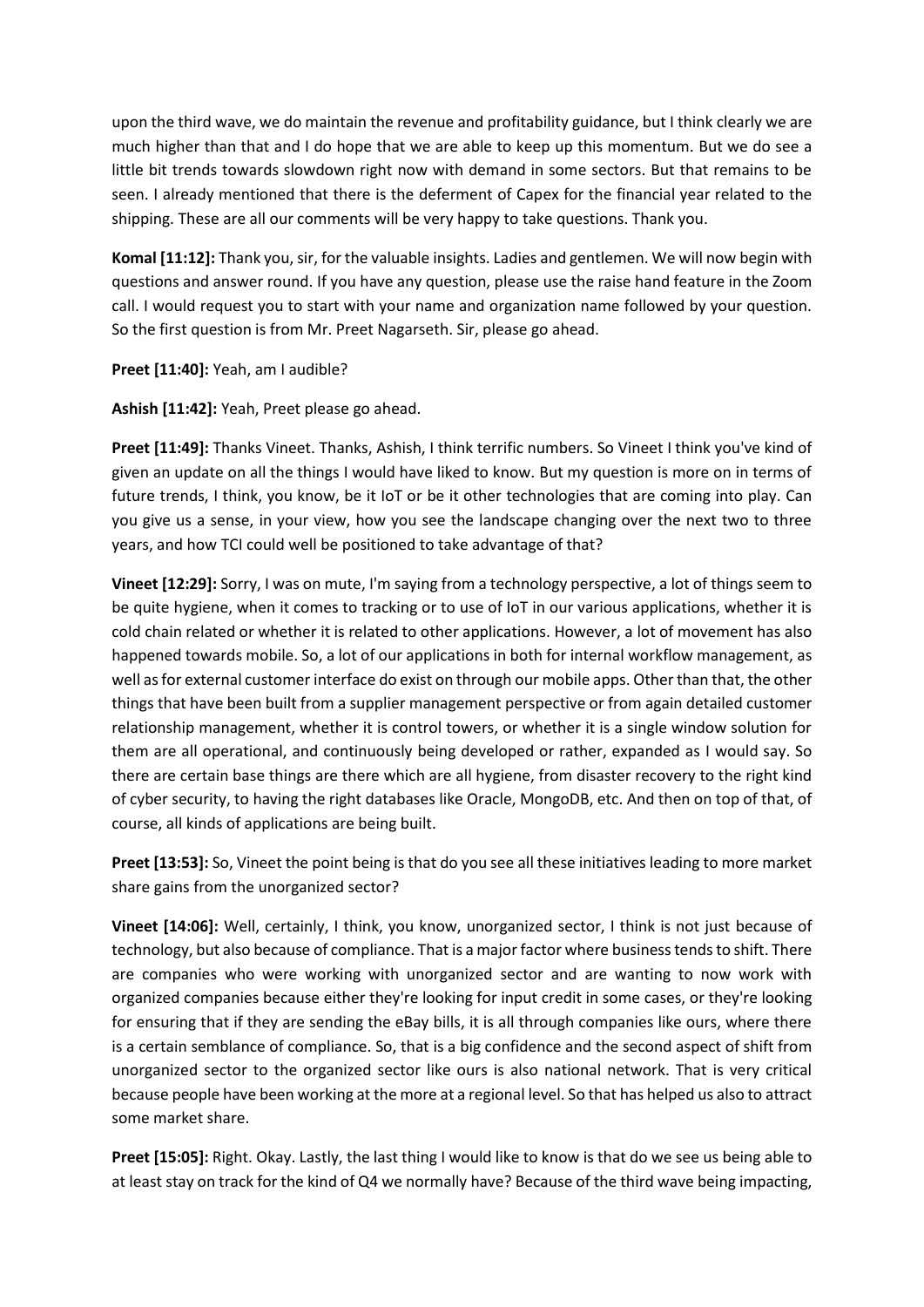especially in January and some slowdown? Do you see that kind of momentum continuous? Q4 is normally the best quarter for the Company.

**Vineet [15:28]:** Yeah, I think it's a little difficult to say right now, because we do sense a bit of slowdown specially in the automotive side, clearly demand gets hit the moment some wave starts, because any kind of discretionary spending tends to stop. So that can have an impact on both consumer durables, consumer products, and of course, the automotive sector as well. So some of that can be there. For sure. I do believe that the other sectors should be normally robust. Maybe not as much as q4 Last year, but certainly should be better only from last year.

**Preet [16:13]:** Right. Okay. Thank you. I wish you all the best. Thank you.

**Komal [16:18]:** Thank you Sir. The next question is from Mr. Alok Deora. Sir, please go ahead.

**Alok [16:26]:** Hi, good evening, sir. Congratulations on great numbers, just a couple of questions. So first is on the margin. So we have seen that even in the second quarter, and which actually got reflected in the third quarter as well, that we have been able to maintain very strong margins, because of the Seaways division. You mentioned about that, some ships will now go into dry docks, and even the return load might not continue. So if you will just provide some sense on the Q4 margin especially in the Seaways segment. So that is that is question number one.

**Vineet [17:03]:** Yeah, I think I have to be a little careful that not to give forward looking statements specifically. So I can say that, yes, the Myanmar kind of businesses active till the 31st of March, because that's what the government has declared. And if it gets extended after that, certainly it can, we can continue to get that benefit. We had two dry docks, that happened last quarter, and the margins were maintained, we have two dry docks in this quarter. So I don't think the impact should be extremely large or negative from that perspective.

**Alok [17:45]:** Sure. And also, if you could just throw some light on the 3PL segment because that is like one of the segments, which is kind of not really performing for us. So when do you see that kind of picking up? Because, you know, while other segments are doing pretty well, it's just the segment which kind of been a drag.

**Vineet [18:03]:** I think we've been very careful not to buy revenues in this division, because it's very easy to go ahead and get business but at virtually no margins or at poor margins. Even at loss some companies are taking businesses in the supply chain kind of business at loss, we are avoiding that completely because we want to protect our margins. The clearly there are challenges with the automotive sector today with semiconductor crisis and we know that as we see with other with the OEMs today Consequently, there is a challenge with the tier one tier two suppliers as well. Simultaneously there are impacts on the warehousing side with companies like that are in the consumer durable side. So they are also facing some challenges. And then simultaneously, you're seeing a demand crunch right now, because of the third wave. So, given all of that it doesn't go too well for the sector as a whole, but there is a lot of pent up demand as we know with the automotive sector there is you know, all the OEMs are talking about a large gap in terms of demand and supply, which means that as and when the crisis semiconductor crisis gets resolved or is getting resolved, we are seeing that on the production side production logistics has started to increase and we are seeing that already. So that will push the growth in the next few quarters, followed by the final product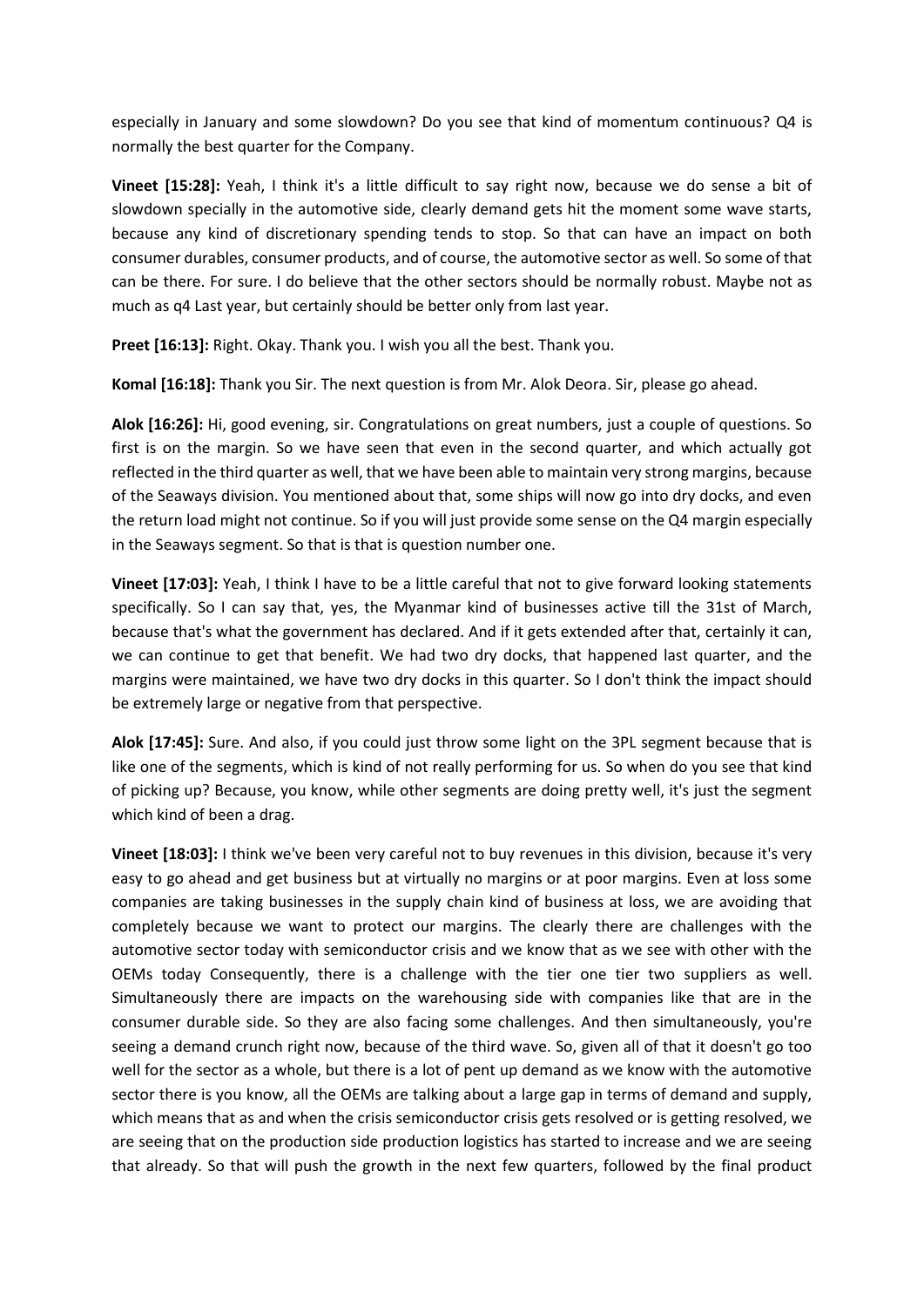deliveries in the next few quarters. So I think the trends are now I think we are hitting the lowest points and it's all going to be positive from here.

**Alok [19:46]:** Sure. Just one last question from my side. So you know based on the discussion, we understand that the new ship is we are not looking to buy it anytime soon. So we are already clocking nearly 150 Crore sort of quarterly revenues in the Seawyas segment. So based on the existing, you know, ships, which we have, how much revenue we can kind of do in, assuming we don't go ahead with the new ship in the next year as well?

**Vineet [20:17]:** So as is basis without the new ship, we should definitely, you know, and so there are lots of assumptions in that. One is, of course, there is no new ship. The second is, of course, that the Myanmar business continues as is. The third is that the freight rates continue to be stable, and which is a consequence of also to some extent, bunker prices. So, given all of these assumptions on an as is basis, and the fact that we would have possibly, I think, one or two ships less, definitely, I think only two ships versus four ships in this financial year with that might go for right off. So, so given all those assumptions, I think we should be able to the margins will definitely come down, but not to that extent.

**Alok [21:13]:** Sure I actually, I was asking about the revenues. I mean how much growth?

**Vineet [21:16]:** I think revenues also again, you know, assuming the business from Myanmar continues, it might go on, but so it's a, it's a large assumption there, since it is a significant portion of our profitability.

**Alok [21:30]:** Got it. Thank you and all the best Sir. Thank you.

**Komal [21:36]:** Thank you Sir, I would request participants to start with their name and organization name, followed by their question. The next question is from Mr. Rakesh Setia. Sir, please go ahead.

**Rakesh [21:51]:** It is Rakesh from HDFC mutual fund. Thanks for the opportunity. My question is, regarding the Seaways division. I mean, obviously, a lot of revenue seems to have come from if I just look at last year's number from the shipping division, but I specifically want to understand this in the, in the scenario, let's say the Myanmar volumes goes down, what is the kind of sustainable revenue and the margins we would be doing from this business?

**Vineet [22:19]:** So margins and revenue are at a pre Myanmar level were at 25% EBITDA levels. And so if you can see, even last year, Ashish, if you can just put that on full screen. So if you see over here, the nine month last year was at 28% EBITDA, I think those are the kind of numbers that are quite reasonable. And without Myanmar numbers, so 25 to 30%, is what we've always maintained, I think the additional benefit we have, is that because we've been able to get good cash flows, we've been able to pay off all the loans related to our shipping business. So we have no interest that is being incurred here. So that is the other benefit that we will see. So I think there's maintenance of 25 30% Gross EBITDA margins, without any Myanmar business is quite reasonable. Secondly, the dry docks are going to be lesser next year. So that's the other advantage that we see. And yeah.

**Rakesh [23:41]:** So just to understand this better, so if I look at this quarter number, so let's say shipping has done roughly about 148 crores of revenue. And last quarter, last year, same quarter, you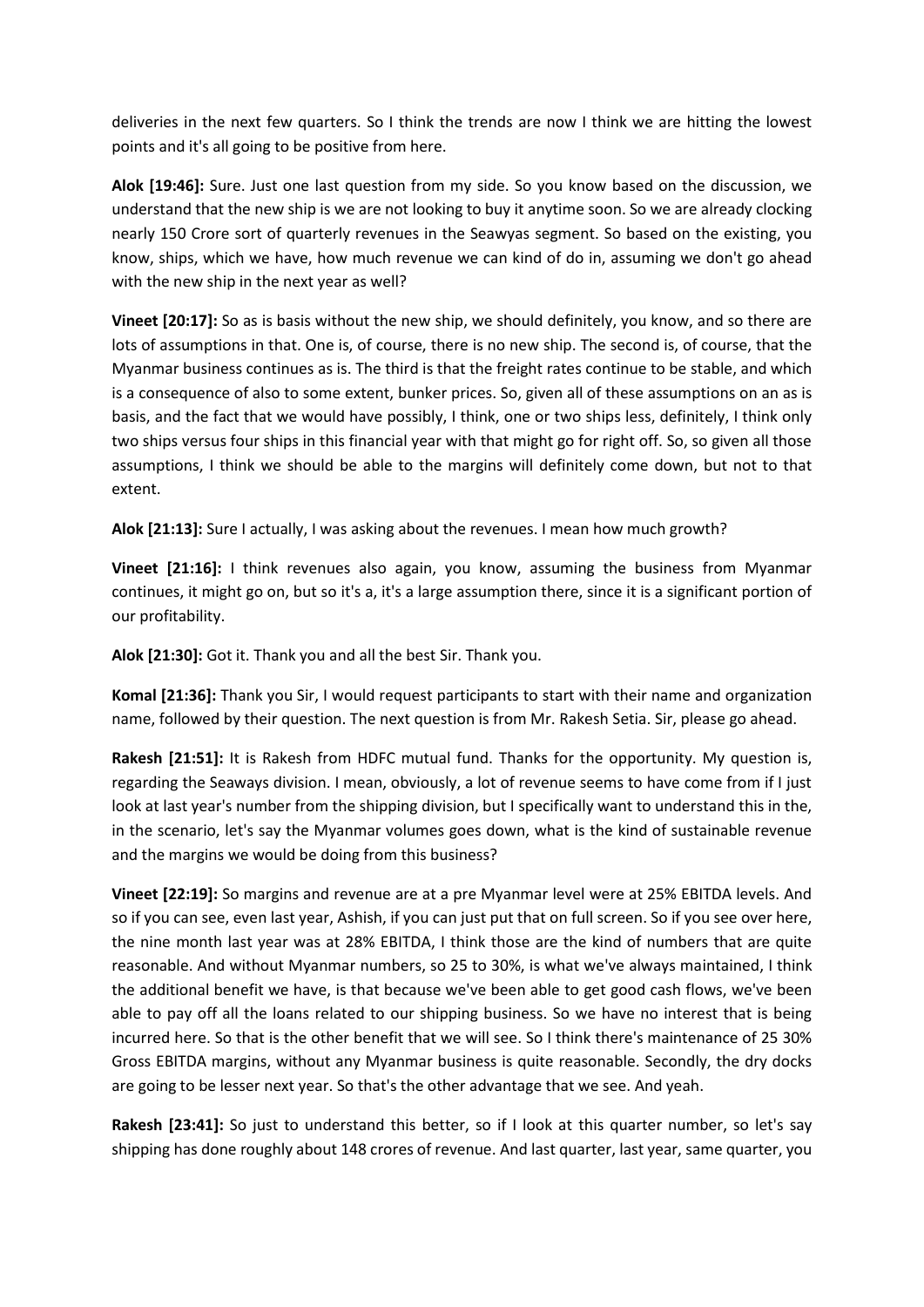had about 104 crores does the incremental revenue has largely come from the Myanmar portion. Would that be correct understanding?

**Vineet [24:01]:** No, not exactly. I think it's a combination of the fact that the rates have also increased as you add between the last year and this year in on the West Coast. As well as on the East Coast also some rates have increased so there is a benefit of value growth and also certain amount of volume growth. That has also happened we've been able to turn around the ships better also. So I would not attribute the entire excess revenue, the increase in revenue between last quarter last financial year and last quarter, this financial year.

**Rakesh [24:37]:** Any color you want to give on how the volume and the value growth has been explained more just to understand you know how the shipping division doing let's relatively speaking on year on year basis.

**Vineet [24:50]:** You know, I think it sometimes gets a little difficult to do that because sometimes they're the other ship is going let's say on the east coast all the way to Port Blair and then dropping off containers and going to Myanmar and bringing back containers, right. So that could also happen on and sometimes on, on the return cargo. And sometimes a ship goes directly to Myanmar and comes back. So difficult to split that all the time. But I would possibly think that there was an equal amount of increase in terms of both volume and value growth.

**Rakesh [25:24]:** Okay. And one last question on the supply chain division. When should we expect the growth to pick up again, because when I look at, let's say, when look at the numbers in this quarter, and go slightly, far in the history, the number seems to be largely flat. So any particular reason you would want to attribute or what needs to change for this group to sort of accelerate?

**Vineet [25:50]:** Well, I think, you know, we've been hit by the auto sector to some extent in the last few quarters. One was, firstly, the changeover from BS to BS VI was one trigger that happened pre pandemic and then subsequently, once the pandemic hit, there was issues then we had some growth because of pent up demand. And now we have the semiconductor shortage. So it's been a series of a lot of macro events that have really impacted that division. And I think it possibly will continue in this quarter, but I think Q1 onwards next financial year is what we are also getting an indication from all the OEMs that pent up demand is so high that it should start catching up. And we also seen interesting developments in the EV sector for example, where we are also doing work and those growth will also we should start capturing.

**Rakesh [26:45]:** And just a follow up to the same as of automotive what quote one should expect or what are your plans regarding the same business.

**Vineet [26:55]:** Yeah, so automotive itself is quite diversified as you know. In the automotive side, we have the two wheeler, three wheeler, four wheeler that is commercial vehicles, agricultural equipment, earthmoving equipment. So and then the tier one tier two suppliers etc. And the nonautomotive consumer durables, chemicals, the pharmaceuticals, and the FMCG. Retail, all of those sectors are, are there and we do expect that grow to be definitely a lot faster than Well, you know, I wouldn't say faster in terms of perhaps percentage wise maybe faster. But quantum wise of course, you know, a 10% increase in our in automotive business is a substantial increase on the non-auto side.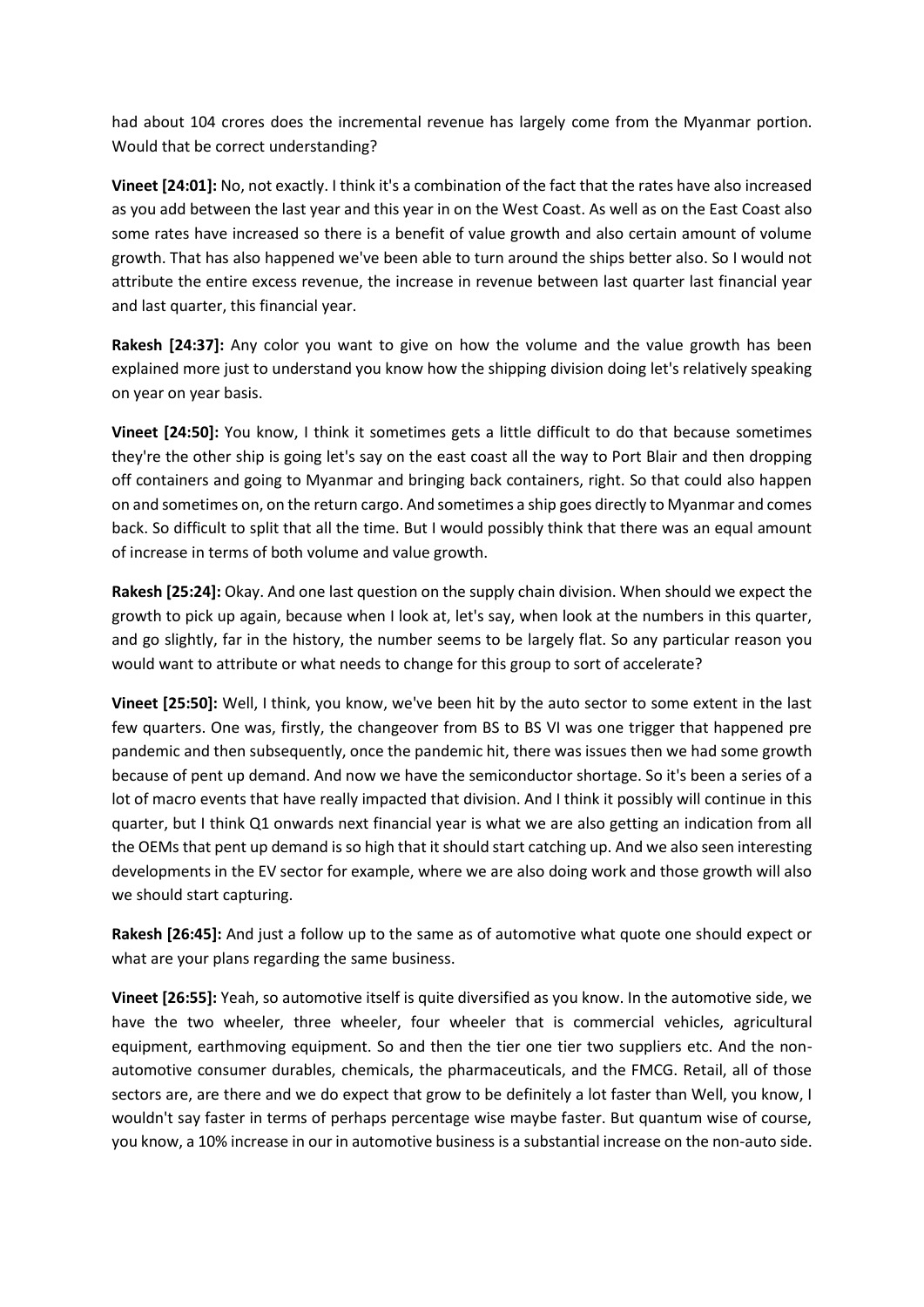So, I think quantum wise it might be the same increase, but percentage wise it might be lower in the non-auto.

**Rakesh [27:53]:** Understood. Thank you so much for the opportunity and all the best.

**Komal [27:56]:** Thank you Sir, the next question is from Mr. Kripa Shankar. Sir, please go ahead. Mr. Kripa Shankar are you there?

**Vineet [28:28]:** You are on mute. Yeah.

**Kripa Shankar [28:35]:** Okay, thanks for the opportunity.

**Vineet [28:38]:** Your audio is very low. Can you be a little louder, please?

**Kripa Shankar [28:44]:** Is it better now? Yeah. Thank you, I have a couple of questions from my side. Now, what first on freight segment side, can you see the margins have improved frequency while the NPL to appear mix has **[Inaudible 29:05]** Can you throw some light on what are the tremendous margin tools?

**Vineet [29:10]:** Sure. So I think one is that the mix is maintained. And in fact, the mix is changing so towards I think we should definitely reach 34% this year. And the other factor is capacity overall. You know, there are hubs that are there and utilization has increased with business volume increasing as well. Some contracts have been quite favorable for us as well. So overall, the business has picked up and I think that helps us to maintain the margins overall. Some places freight rates, as I said, Freight rates don't have a direct impact because they don't have a negative impact. Sometimes they do have a positive impact, but I wouldn't attribute much to freight rates more so to volume increase.

**Kripa Shankar [30:04]:** Usually, Imperial **[Inaudible30:08]** is not typically 100% from hub to hub. And in addition to this, you know, while on a sequential basis, while help you whether **[Inaudible30:18]** similar, still I am not clear as to what has driven Seaways points in EBITDA margin improvement?

**Vineet [30:28]:** Yeah, it's essentially the, see what happened in the first few months of the last year compared to last year, the volumes were not there. And hence there was the ratios came down quite unfavorably. If you remember the first quarter of the pandemic year 2020, and the second quarter because MSMEs were badly hit, we saw volumes come down. In fact, that ratio had gone down substantially from 33% to perhaps around 30%. And that started to pick up from Q3 onwards, FY 21. And then we saw that growth happen. So that is exactly what is getting reflected here also that in the last year, we did not have that kind of volumes in the LTL side of the business also. So that had an impact on the EBIT margins.

**Kripa Shankar [31:29]:** Moving on to

**Vineet [31:33]:** I can't hear you Mr. Kripa Shankar. Can you be a little louder, please?

**Kripa Shankar [31:35]:** I am sorry, is it better? Moving on to the sales side of it. You didn't mention that there would be a automotive great addition, in the third quarter. But you know, the updated resemble otherwise. Is there addition coming in this year? What is your general update on the Capex?

**Vineet [31:58]:** On the Capex you said?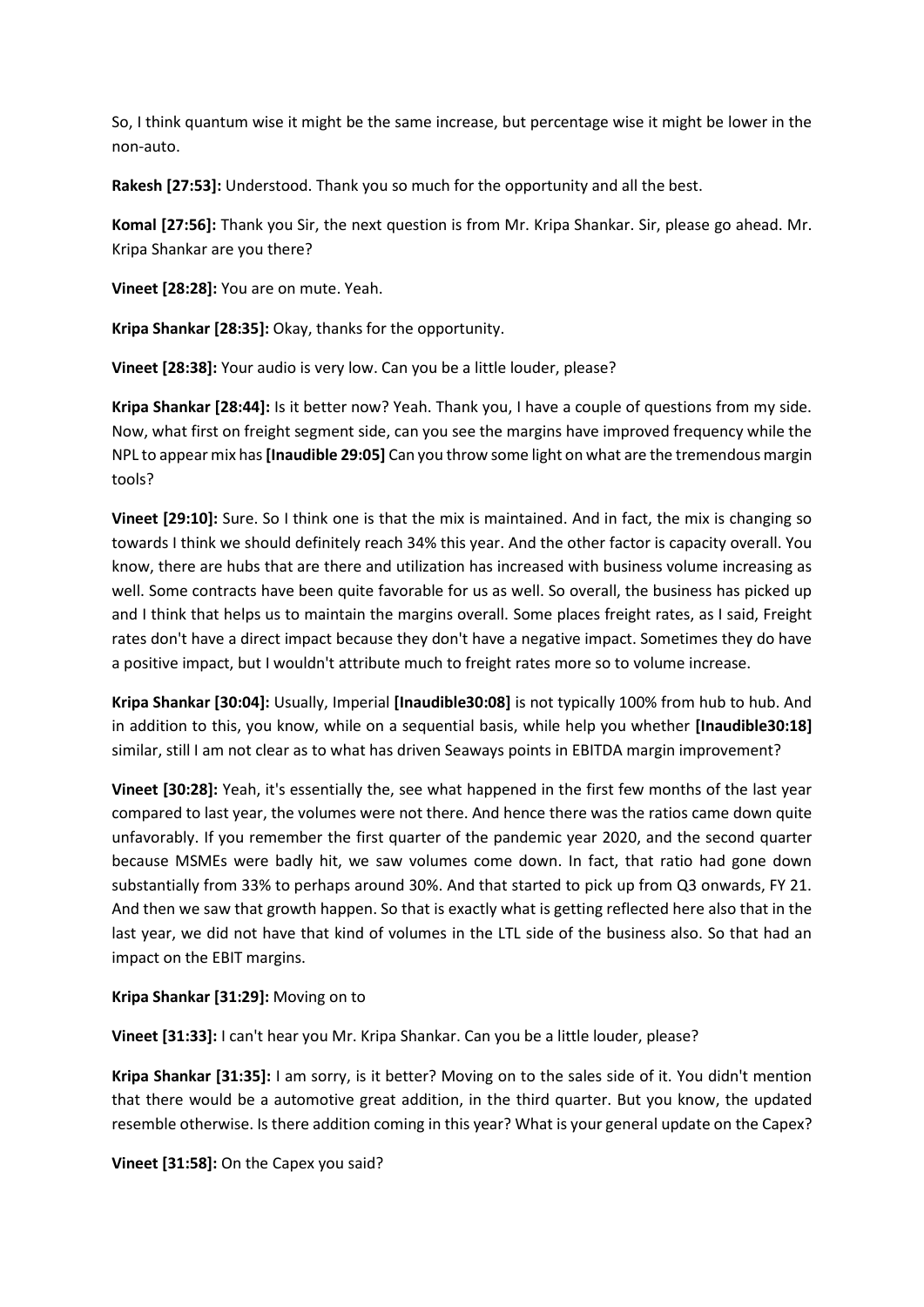## **Kripa Shankar [31:59]:** Yes that's right.

**Vineet [32:01]:** Okay. So, yes, in this year also we have we have a plan to add one more rake, that should happen possibly in the next two months. And in terms of the Capex, we don't have any major fleet additions that are being planned right now, perhaps next year based on contracts and based on replacement, so that we will plan out in the next month or two and then release that. But yes, the crisis with the automotive sector is a little bit is much more than what we had thought it would be. We were expecting better demand, better supply rather and then for better movement. But unfortunately, that did not happen. So we got hit in Q3 for the supply chain business.

**Kripa Shankar [32:58]:** That's it from my side thank you. And all the best.

**Vineet [33:00]:** Thank you.

**Komal [33:02]:** Thank you Sir. So the next question is from Mr. Sriniwas, Sir please go ahead.

**Sriniwas [33:10]:** Yeah, hi, Vineet, Ashish. So I just I had a couple of questions more centered around the JV's. So the first is on the cold chain. Maybe if you can just update on your plans there. Because the current year we've seen a good ramp up and probably growing add of the plan that you indicated for this business. So broadly, what's happening and how do we kind of are we looking at a more rapid scale up than the 25-30% kind of a growth or target that we had in mind? This is the first question.

**Vineet [33:51]:** Yeah, I think, see, it's a lot of changes has started to happen in this business, generally. And the reason, well, one is that our business is still very small in terms of its size. So the growth numbers do look quite large. The opportunity is large. There is a lot of customers who are looking for solutions. And I think the quality solutions that we are providing, has definitely given the market confidence. I've given the market a lot of confidence that we can take up large accounts and large businesses. So and then the addition of the joint venture has now started to also help us with that, they also do bring in certain clients and discussions are on with many of them. So we do see that the business should keep up its momentum. Typically, many of these businesses, in our experience has been that you will see a huge amount of growth in one year and then will taper off a little bit. And then again, we'll see the growth pick up, because you tend to consolidate some of the new business that you get. So I think the growth plans are similar in terms of what we have set about 25% CAGR for the next 3-4 years, I think we should be able to definitely maintain that.

**Sriniwas [35:18]:** Okay. And could you also kind of provide some little bit more detail on what are like the top one or two segments as they are developing today and where the potential lies next?

**Vineet [35:31]:** Well, while we do work, as I said, mostly in the FMCG side, we do a lot of work. We do work on the dark kitchen, dark cloud, and the cloud warehouses also, we do work on the some chemical companies also. And, but less on the dairy and less on the fruits and vegetable kind, which is typically tend to be a little bit more low value. So we are a little bit more focused on the higher value items, including QSR. We do work with several QSR's.

**Sriniwas [36:07]:** Okay, great. Thank you. The second question is on Trans system. Now this JV has surprisingly bucked the trend in terms of I mean, it, as I understand it, it is also a bit of a supply chain type business, though, I mean, generally, the industry has been slow on the automotive side, but this, the JV seems to be doing quite well. So maybe some commentary there on whether there, it's more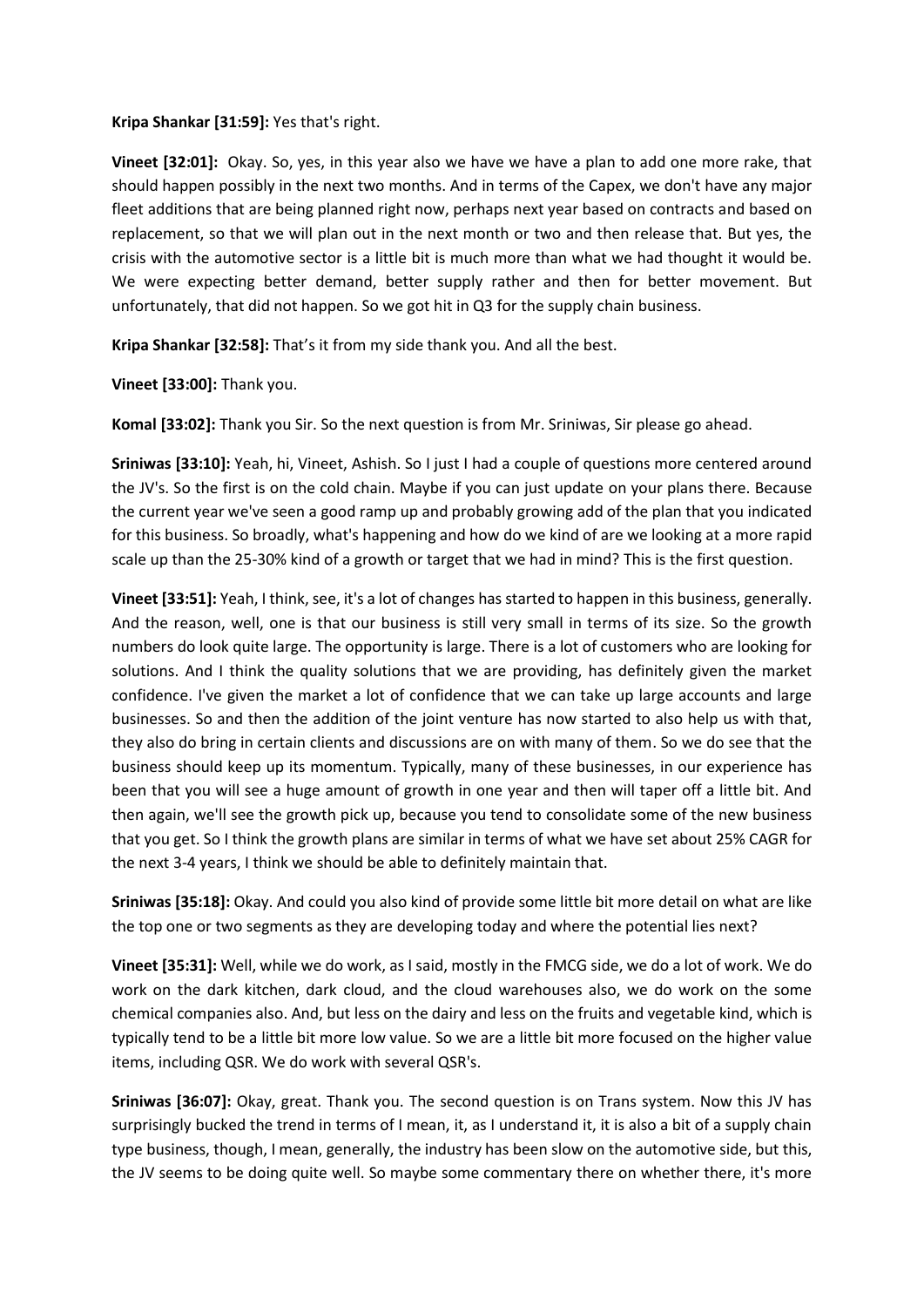driven by the anchor client towards been doing better, or is it that you're also winning some meaningfully new business?

**Vineet [36:42]:** Yeah, you're bang on, I think it's anchor client, it's Toyota in this case. And Toyota, as you know, has done much better than any of its competitors, not just in India, but also globally. And that has helped us to ensure that we've seen growth. So that's, again, you know, I think I cannot reemphasize the importance of the diversified offerings that we have and diversified customer engagements that we have. We it's not that some of our competitors where 50% of their business is coming from one company, and their volumes and business tends to get affected because of that, yes, we got a large dominance in the automotive space, but it is also diversified clientele base, which and diversified clientele base, apart from the fact that it's not just in one type of business, not like only four wheelers, it's other things as well. So, I think all of those factors helped us to sort of you know have balancing trends when it comes to our overall business.

**Sriniwas [37:42]:** Got it. Alright. Thank you so much, and Wish you all the best.

**Komal [37:49]:** Thank you Sir, the next question is from Mr. Pratik Kumar. Sir, please go ahead.

**Pratik [37:58]:** Hello, yeah. Good afternoon sir. My first question is on diesel prices. So, after this 10- 15% odd cut, which we saw in November, so, how was that passed by company to customers across segments? Or was that retained which also benefited our margins?

**Vineet [38:19]:** In what sorry 12-13%?

**Pratik [38:23]:** Diesel Prices.

**Vineet [38:24]:** Diesel price ok. No, no, it's a pass through. Diesel price we cannot keep it's a cost to us. So we have to pass through and you're seeing the fall in price. Sorry.

**Pratik [38:34]:** So the Fallen price like for example, in Freight segment you have 30 odd percent is LTL. Now, so is that LTL segment at least not so much as susceptible to price changes when it falls?

**Vineet [38:47]:** Yeah, well, you know, customers are much smarter than us. So they obviously demand for lower prices, as soon as these diesel prices also come down. We're able to maintain it for some time but then ultimately you do have to pass it on back. Whether it is LTL whether it is FTL.

**Pratik [39:08]:** And the bunker rates in shipping segment, have they also remained inflated or the freight prices are they also saw some softness after I mean, I don't know if the price were cut there.

**Vineet [39:22]:** No, the bunker prices are more or less stable. They've not been cut much. There's marginal I think impact. We can put out the screen Ashish.

**Pratik [39:44]:** Can you mention about there is some slowdown in some sectors off late, which may be due to the wave three we have also heard from among other companies. So, is it possible to like just detail a bit more and that like the whole January like sort of a very slow or like a date was slow and now things may be normalizing, so, things are better?

**Vineet [40:11]:** Yeah, well, you know, I think certainly the consumer discretionary kind of sectors, I've seen some impact, whether it is apparel, whether it is consumer durables, automobile, of course, we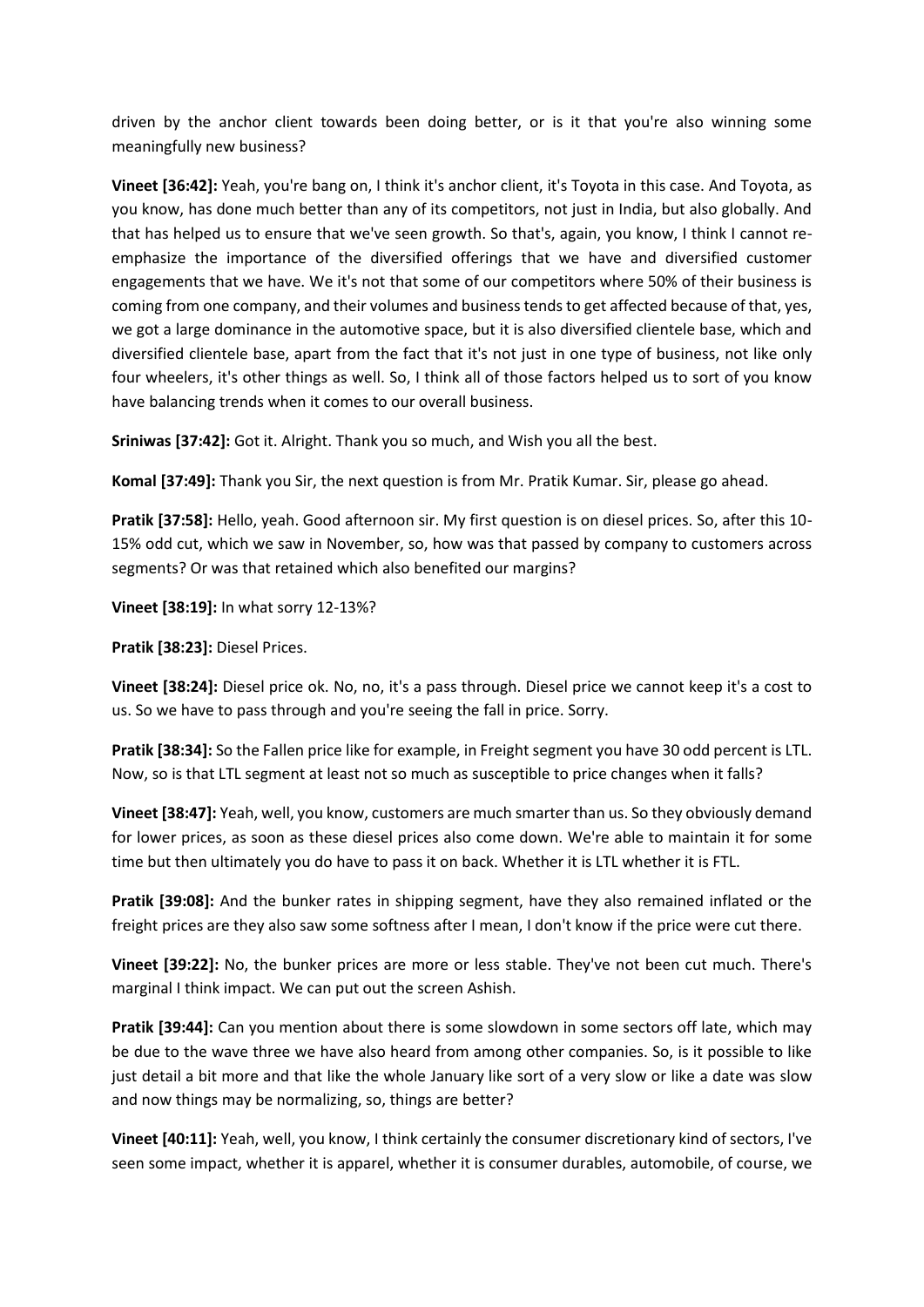know that, but I think this will possibly continue, as in when there is a lot more confidence that we can go ahead and spend, I don't see any kind of major festival season also coming up that can drive some kind of push towards consumption. But, I think, let's see what the budget comes out. But nevertheless, I think overall the positive news is that the some of the industrial sector kind of movements do continue, because the government's spending continues in the sectors overall, whether it is on the infrastructure side or some completion of projects, etc. So that is pushing the industrials to some extent and they have not I've not seen any kind of major slowdown or any kind of orders that have been cut their. Steel remains more or less okay, not softening yet too much. Again, I think driven by infrastructure spending. So, yeah I think overall, some areas we are seeing a bit of slowdown, but what I'm hoping they will start catching up towards the end of the quarter. March is typically the best quarter also, because I think a lot of the Indian companies are trying to close their books. So there's a push towards sales.

**Pratik [42:03]:** But last year, we had a really high base of 900 crores on revenues, for Q4 for Consolidated operations. So when we say slowdown, it's like on year on year growth, which anyway is like looks slow for this quarter because of the delta waves. So Q4 may have a slight dip also, when in that sense, when we say like there is a sequential slowdown. So I think we are running up for a very high based comparison on exporters.

**Vineet [42:36]:** Truly, I mean thing, you're right, the base is high, but I think the there is a certain momentum in certain businesses, I think we should catch up some of that growth also. And that's why you know, I think in Q2 when we were discussing how Q3 and Q4 will be and when we are moving towards a little bit more moderated growth. I think those questions came up, why so moderated, but I think this base effect is going to play out a little bit

**Pratik [43:06]:** Okay, and one question on CapEx. So, we have incurred only 19 Crore. So, what is the number for this year now, including rake investment and other things?

**Vineet [43:15]:** I think we should look at around 50 to 60 crores in between that number possibly we have certain CapEx that is underway right now and hopefully and they are they will come about in Q4. So, we should hit close to 250 crores

**Pratik [43:33]:** And when we say that shipping prices are very high, which can be a no. So, when we are looking to spend 60 to 80 Cr on ship. So, what could be like current spot prices, which are like really deterrent for us to buy that particular ship?

**Vineet [43:50]:** 3 to 4 times more than what we paid for the same ship. So, it's just absolutely insane, just doesn't make sense at this current levels.

**Pratik [44:04]:** So 250 Cr or 200 -250 Cr odd it would be

**Vineet [44:08]:** No no I think you know, so if it was 50-60 Cr you're talking about. Yeah, so easily 150 crores in 20 the same I think the ship that we bought for 6 million is available for 20 million.

**Pratik [44:28]:** So 200 Cr Sure sir, thanks for the response. I will get back.

**Komal [44:38]:** Thank you Sir, the next question is from Mr. Alok Deora, Sir please go ahead.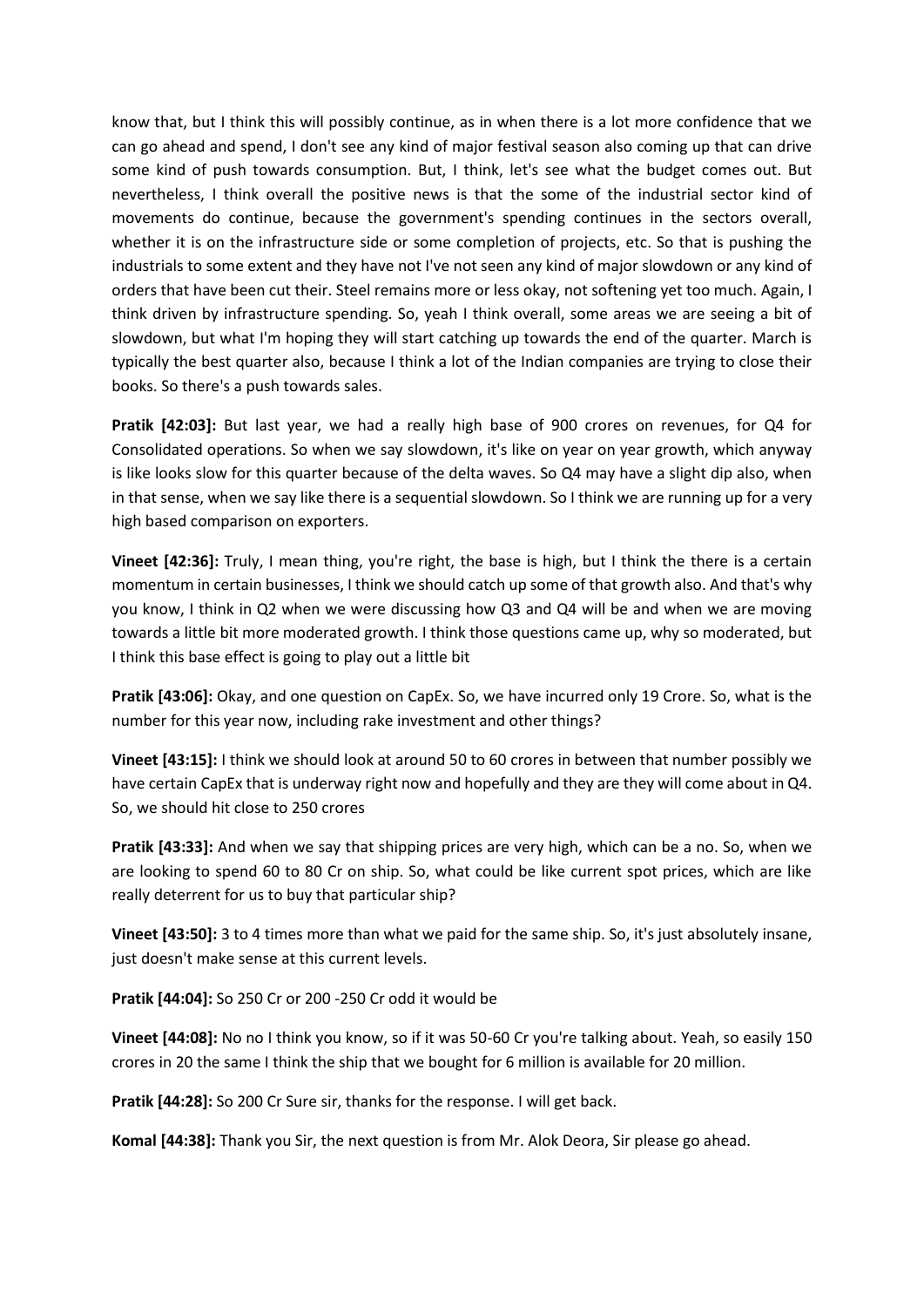**Alok [44:50]:** Yes. Hope all is well.Just a follow up question. So this looking at the way you just mentioned about the ship price being almost more than 3x. So any do you see any chance of we buying a ship in even in FY 23?

**Vineet [45:08]:** Yes, I think so. Because I think some of this pricing will tend to moderate as we go forward. Because, well, the global expectation is that post the, this March, April, things should start slowing down a little bit in terms of pricing, it might still remain higher, it will remain higher, for sure. Because the capacity that is new capacity that has been ordered, by the shipping lines, this sector will only come on stream in FY end of FY 22. That is a calendar year that is the end of FY 22, December or early next year. And so that will have an impact a little slow, more slowly. But pricing will perhaps come down hopefully by 20-30-40%. So might be a little bit more attractive at that time.

**Alok [46:04]:** Sure. And also, slightly broader question. Over the next over the near to medium term, how's the competition you're looking at in across key segments? You know, if we look at the freight segment or even the 3PL, what is the competition like which we are looking at and how is it now also, in terms of, you know, pricing pressure or, or some of the other aspects, if you can highlight on.

**Vineet [46:30]:** The competitive pressure always remains, I think, you know, in both in all our businesses, the market overall is quite fragmented. So on the freight side, we do work with get hit by competition on both the FTL and the LTL side. On the supply chain side, there are two three companies that are active and also now looking for IPOs as well. So they are getting more aggressive in terms of revenue, buyouts versus really maintaining profitability. So we do see challenges there and on the Seabase side, a little bit less competition now with I think everyone has enough on their plates, and are quite happy in that sense. So I think competitive pressures slightly lower. But yeah, but I would say if I have to say the highest competition does remain in the freight business, and secondly, in the supply chain businesses

**Alok [47:26]:** Sure Sir. Just last question, since you mentioned about the IPOs. And some of the companies which are getting listed in say, one or two quarters. So how are we seeing that in our competition from their side? I mean, do you think that will kind of reduce or it will further intensify, especially in the 3PL side?

**Vineet [47:49]:** No, I don't think you know, I think ultimately, on the 3PL side, what we see is that the quality of your services is what matters, because these are longer term contracts. These are contracts which have a very specific performance clauses built in or has a requirement of intensity with the client, which comes by experience, and which comes by working with multiple types of customers not just working in with one segment. So I think that means that the intensity will remain however, I think we would be cautious to not go in for to maintain our margins. I think for us that would be important. And then growth will come simultaneously also with our offerings that we have today.

**Alok [48:43]:** Sure Sir. That's all from my side. Thank you and all the best. Thank you.

**Komal [48:49]:** Thank you Sir, there are no further questions. Now I hand over the floor to Mr. Ashish Tiwari for closing comments.

**Ashish [48:57]:** Thank you, Komal for moderating this call. My sincere thanks to all of you who joined this call. Take care and stay healthy. Thank you.